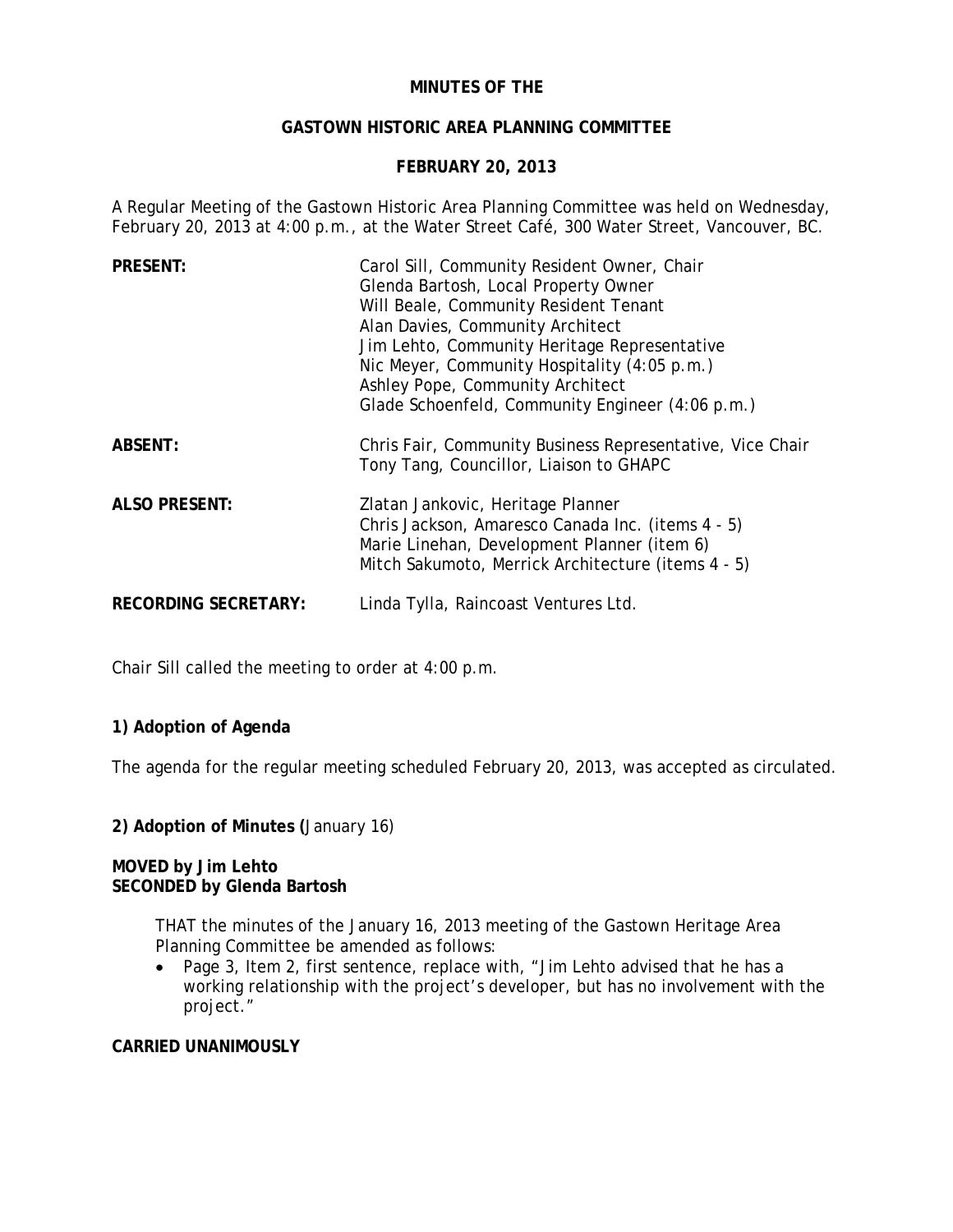### **MOVED by Jim Lehto SECONDED by Glenda Bartosh**

THAT the minutes of the January 16, 2013 meeting of the Gastown Heritage Area Planning Committee be adopted as amended.

## **CARRIED UNANIMOUSLY**

## **3) Membership**

On January 29, 2013, Vancouver City Council (In Camera) approved the following:

THAT Alan Davies be appointed to the Gastown Historic Area Planning Committee, term to commence immediately and end December 1, 2013.

## **4) 110 Water St. – Gastown Hotel – DE 416394 - C (VHR), M**

| Applicant:   | Merrick Architecture, Mitch Sakumoto, Architect           |
|--------------|-----------------------------------------------------------|
|              | Amaresco Canada Inc., Chris Jackson                       |
| Staff:       | Zlatan Jankovic, Heritage Planner                         |
| Attachments: | reduced drawings and conservation plan in electronic form |

Staff and the applicant provided an overview and responded to questions regarding:

- i. Masonry on building front;
- ii. Method for removing paint from brick;
- iii. Handrails and their attachment to the heritage stairs;
- iv. Rationale for the decision to change drywall to corrugated metal;
- v. Accessible accommodations in the lower floor;
- vi. Treatment of entryway;
- vii. Signage strategy for front of building, including maintenance budget;
- viii. How construction will ensure that that internal structures stay dry;
- ix. Detail of the sealer to be placed on the masonry;
- x. Vandal-proof wainscoting and abuse-resistance drywall and its impact on servicing the utilities; and
- xi. Technical standard corrugated steel in the light wells.

Committee members commented on:

- i. Enthusiasm for the project; and
- ii. Concern about the repetitive application of corrugated steel on exterior façades in Gastown, a National Historic Area.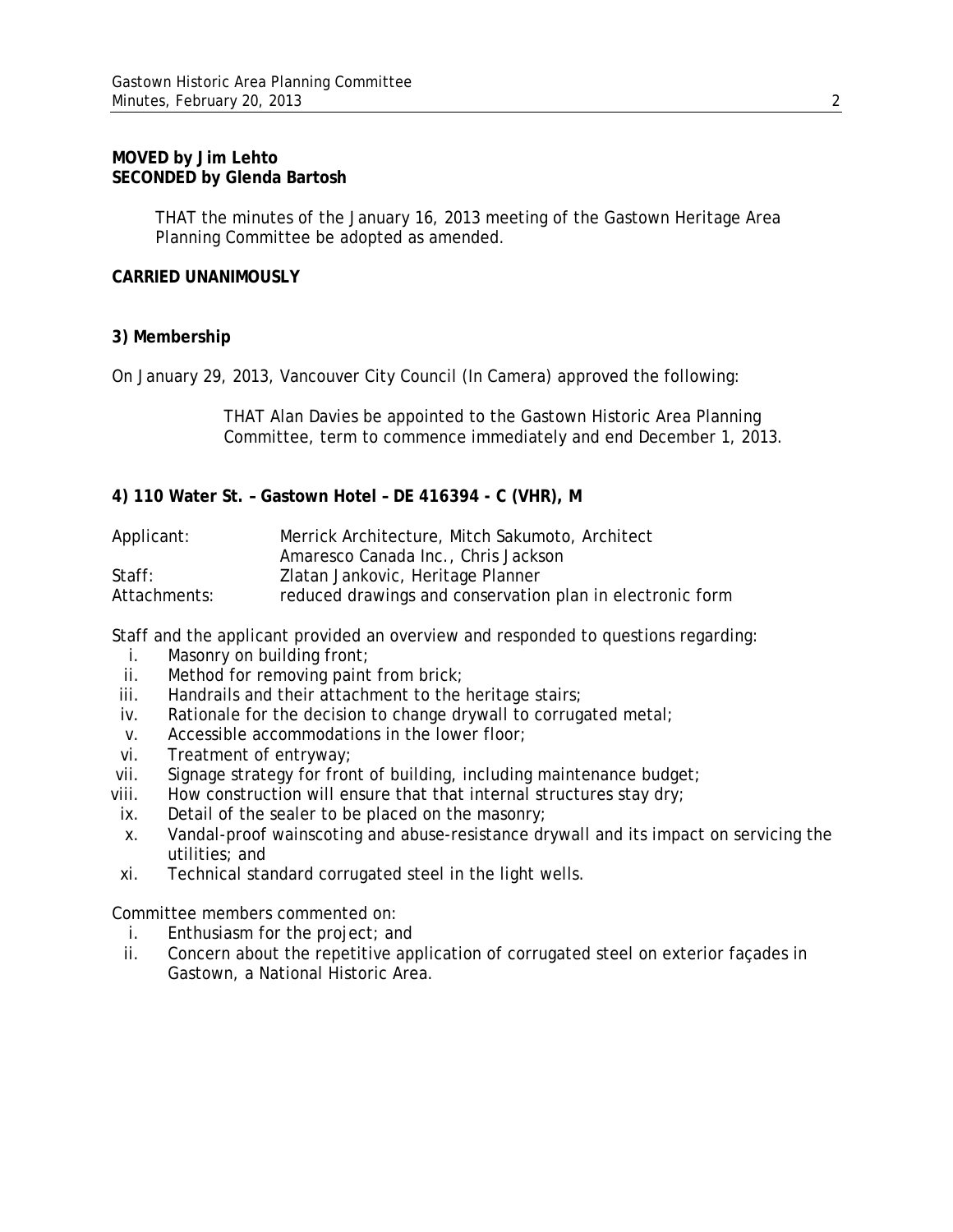### **MOVED by Jim Lehto SECONDED by Nick Meyer**

THAT the Gastown Heritage Area Planning Committee strongly supports the application for 110 Water St. – Gastown Hotel – DE 416394 and the efforts shown to restore and renovate the building.

### **CARRIED UNANIMOUSLY**

## 5) **54 E. Cordova St. – Cordova Residences – DE 416524 - C (VHR)**

| Applicant:   | Merrick Architecture, Mitch Sakumoto, Architect           |
|--------------|-----------------------------------------------------------|
|              | Amaresco Canada Inc., Chris Jackson                       |
| Staff:       | Zlatan Jankovic, Heritage Planner                         |
| Attachments: | reduced drawings and conservation plan in electronic form |

Staff and the applicant provided an overview and responded to questions regarding:

- i. The heritage correctness of the colour scheme;
- ii. Steel columns new or original;
- iii. Configuration of stairs;
- iv. Windows on alley side being replace with aluminum instead of wood;
- v. Rationale for replacing skylight over stairs;
- vi. Second entry on floor level;
- vii. Mullions out of alignment on the front bottom windows;
- viii. Material on back of building;
- ix. Cornice material and venting;
- x. Original materials of the sills and their condition;
- xi. If sandstone sills will be refurbished or replaced with alternative material; and
- xii. Perforated metal panels to alcove in the back.

Committee members commented on:

i. Disappointment that wood-sashed windows will be changed to metal sashed windows in the back.

## **MOVED by Jim Lehto SECONDED by Glenda Bartosh**

THAT the Gastown Heritage Area Planning Committee strongly supports the application for 54 E. Cordova St. – Cordova Residences – DE 416524 and the efforts shown to restore and renovate the building.

## **CARRIED UNANIMOUSLY**

## **6) 150 E. Cordova – DE 416465**

| Staff:       | Marie Linehan, Development Planner                          |
|--------------|-------------------------------------------------------------|
|              | Zlatan Jankovic, Heritage Planner                           |
| Attachments: | reduced drawings in electronic form (previously circulated) |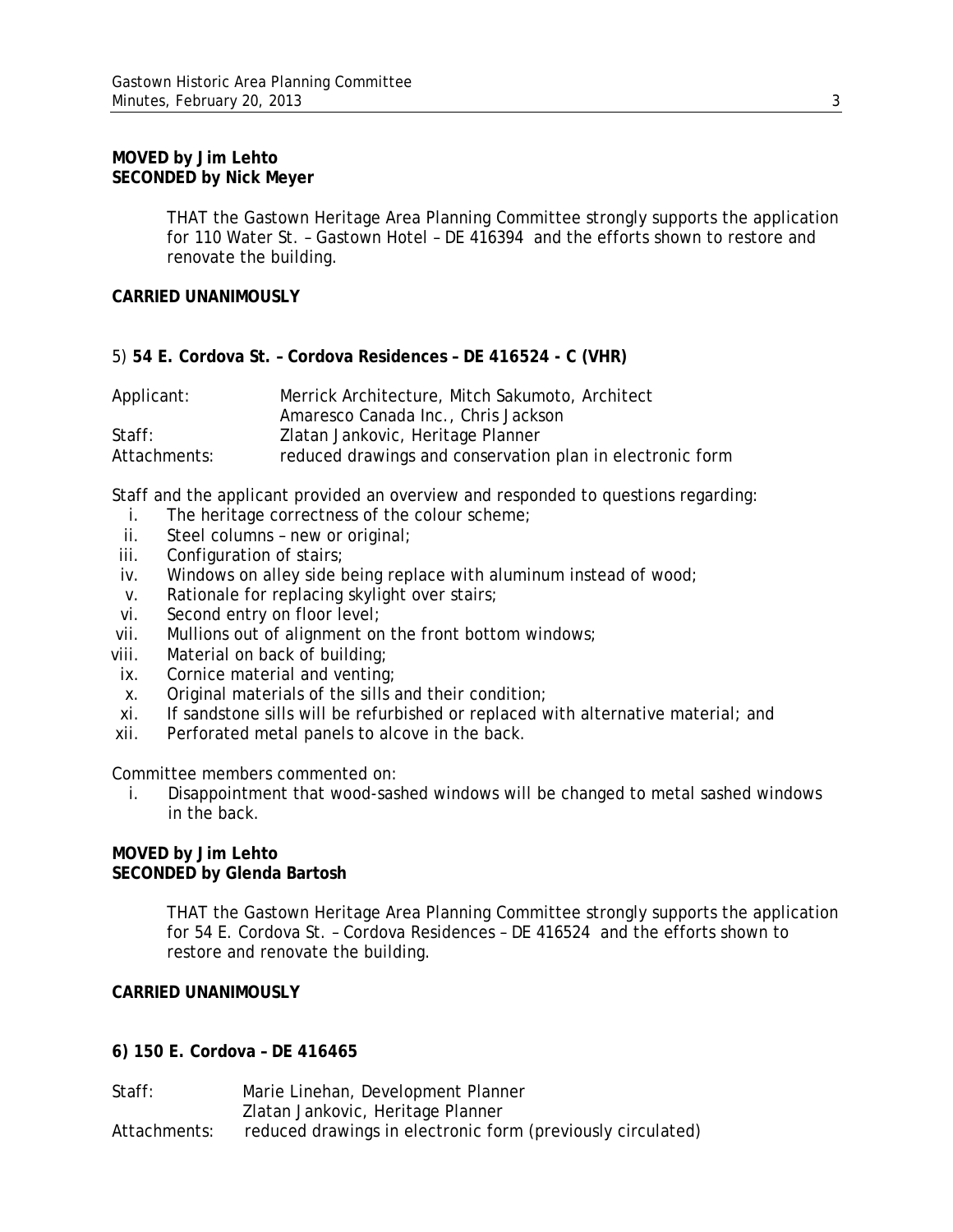Staff provided a brief reintroduction of the project. The committee reviewed the comments regarding the project from the minutes of the January 16, 2013, GHAPC meeting.

It was noted that although the Heritage Committee supports the project, it proves to be a complex question of whether it fits within the character of Gastown.

Staff responded to questions regarding:

- i. Height relaxation;
- ii. How does the whiteness of the façade holdup in the weather; and
- iii. Durability of stucco on the side of the buildings.

Committee members commented on:

- i. Masonry cladding concern that it will quickly become stained;
- ii. Concern that lightwell construction will limit light;
- iii. Concern that staggered windows on the side of the building do not conform with the neighborhood;
- iv. Suggestion for a strong cornice element along the top of the building;
- v. Preference for an alternate treatment of the cut corners along the lane;
- vi. Concern over the longevity of the murals;
- vii. Concern over playful nature of the elevations when guidelines speak to an ordered façade;
- viii. Concern over a lack of cornices and window setbacks;
- ix. Concern that the design does not agree with the general design in the Gastown area;
- x. The design is a perfect fit for the neighborhood in that it is clearly a new building;
- xi. Suggestion that materials should fit more with heritage district;
- xii. Concern over the longevity of the east and west façade's masonry cladding and the aesthetics of a white expanse;
- xiii. Suggestion that the brick should continue around the lane façade as it is on a lane with broad frontage;
- xiv. Suggestion that all materials used in the building should be consistent with Gastown area and colour scheme;
- xv. Concern that materials are not respectful of the character of the neighborhood;
- xvi. Concern over the materiality of the east façade;<br>xvii. Concern over how the building responds to design
- Concern over how the building responds to design guidelines;
- xviii. Questioning how the project fits into the streetscape and other values of the area;
- xix. Concern and recognition that the subject site is:
	- a. One of the last vacant sites in Gastown,
	- b. A high profile 'gateway' site to Gastown, from Main Street,
	- c. A 'corner' site, being situated on two lanes and a street,
	- d. A site with two highly visible façades (fronting East Cordova and the east façade maintaining high exposure to East Cordova via the lane), and another interior façade - all capable of fenestration and light access,
	- e. Suitable for residential use, and suitable for ample development density;
- xx. Recognition that Gastown has the distinction of being a federally designated heritage site in Canada; and
- xxi. Recognition that all projects located in Gastown within the HA-2 District Schedule are required to conform to the 'intent' provisions of the related schedule, and conform to the Gastown HA-2 Design Guidelines.